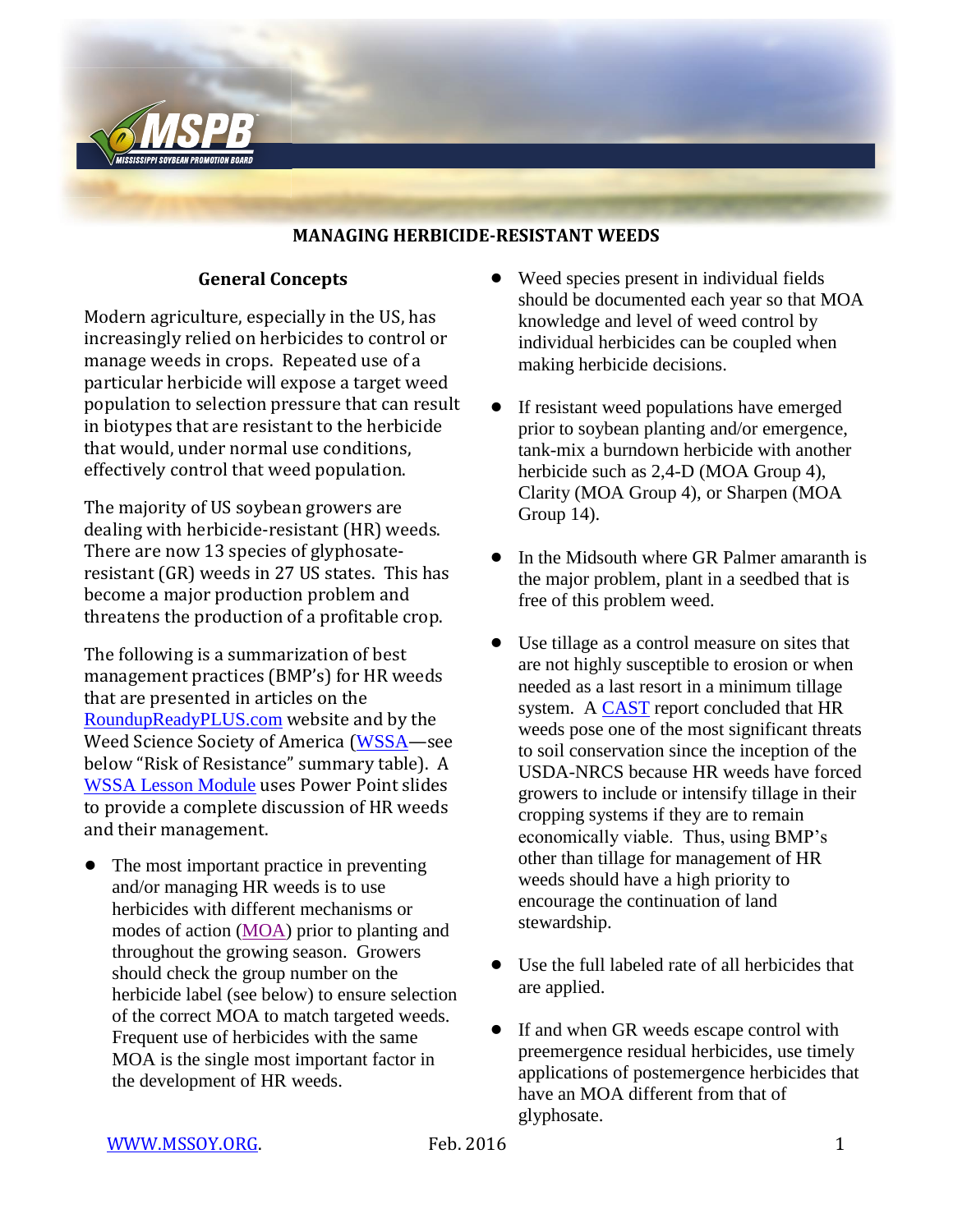

- ! Add a herbicide with in-crop residual activity in combination with postemergence contact herbicide applications in cases where multiple flushes of weeds are expected.
- Overlap residual herbicides from burndown to canopy-closure applications to ensure minimum escapes during the growing season.
- Use fall weed control measures such as residual herbicides to provide an edge going into the following growing season.
- Rotate herbicide MOA's in postemergence applications. Use tank-mixes to facilitate this activity. When tank-mixing herbicides with glyphosate to control GR weeds, it is important that the non-glyphosate herbicide is added at a rate that will control the targeted weed alone or in the absence of glyphosate. Otherwise, the GR weed will not be killed and will continue to live and reproduce.
- Each acre should get a minimum of two MOA's that are effective for control of targeted weeds. If GR weeds are present, growers should use two MOA's in addition to that of glyphosate.
- Rotate herbicides with different MOA's yearly. Simply rotating herbicides that have the same MOA will only delay the inevitable occurrence of HR weeds.
- If there are no HR weeds in a field, it is still very important to rotate herbicides with different MOA's to prevent or delay the establishment of HR weeds. If weed species' resistance to glyphosate is not documented in a particular field or fields, then using glyphosate is a viable option when used in

rotation with other herbicide(s) with a different MOA. In fact, glyphosate used in rotation is an excellent resistance management option if there is no documented GR.

• Crop rotation offers opportunity for herbicide MOA rotation to prevent or delay development of HR weeds. Crop rotation will determine the frequency and type of herbicide that is applied, and is a major factor in the selection of non-chemical weed control options. The principle of crop rotation as a resistance management tool is that different crops will allow rotation of herbicides that have different MOA's.

### **[Herbicide MOA](http://mssoy.org/wp-content/uploads/2012/04/HERBICIDE-MOA-MAR.-2012.pdf)**

Knowledge of the MOA categories described by the [WSSA](http://wssa.net/wp-content/uploads/HerbicideMOAClassification.pdf) and the Herbicide Resistance Action Committee ([HRAC](http://hracglobal.com/pages/classificationofherbicidesiteofaction.aspx)) will aid in managing weeds that are resistant to herbicides that are now available. Using this additional management tool will reduce, if not prevent, the likelihood of selecting for HR weeds. In fact, in today's conservation production systems that rely mostly on herbicides for weed management, selecting and using herbicides with different MOA's is the primary tool for preventing and/or managing HR.

The numerical classification system developed by the WSSA is available on herbicide labels. Near the top of the label, a box labeled "Group Herbicide" contains the number or numbers that indicate the MOA of the product's active ingredient(s). Multiple numbers in the box indicate that the herbicide or herbicide premix has more than one MOA.

[WWW.MSSOY.ORG.](http://www.mssoy.org/) The reduced Feb. 2016 2016